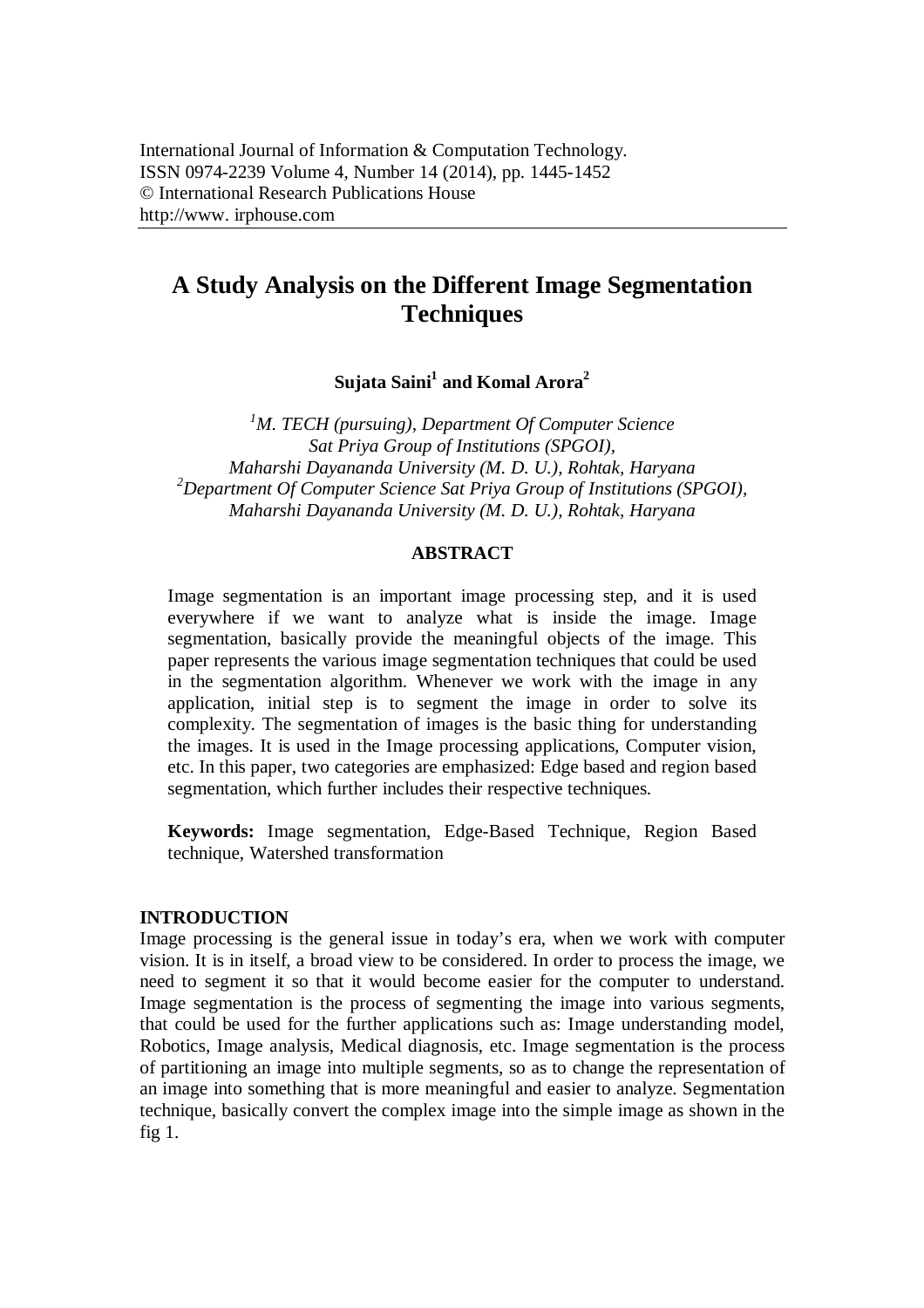

*Fig1. Segmentation technique*

Image segmentation means assigning a label to each pixel in the image such that pixels with same labels share common visual characteristics. It makes an image easier to analyze in the image processing tasks. There are many different techniques available to perform image segmentation. Our motive is to implement almost the same concept as we humans try to implement, while understanding the image which we visualize. In human vision, the complex image is immediately segmented into the simple objects on the basis of color, texture, patterns, shapes, etc. This same thing is constructed with the help of the image segmentation techniques in the computer vision system. We could segment the digital image on the basis of these features, so that the task of understanding of image could be done in a simple and humanly way.

On the basis of these defined features, there are several image segmentation techniques which would provide the segmented results. Image segmentation refers to the process of partitioning a digital image into multiple segments i. e. set of pixels, pixels in a region are similar according to some homogeneity criteria such as color, intensity or texture, so as to locate and identify objects and boundaries in an image [1]. The choice of a segmentation technique over another and the level of segmentation are decided by the particular type of image and characteristics of the problem being considered..

#### **IMAGE SEGMENTATION TECHNIQUES**

Basically, there are two categories of segmentation techniques: Edge-Based, Region-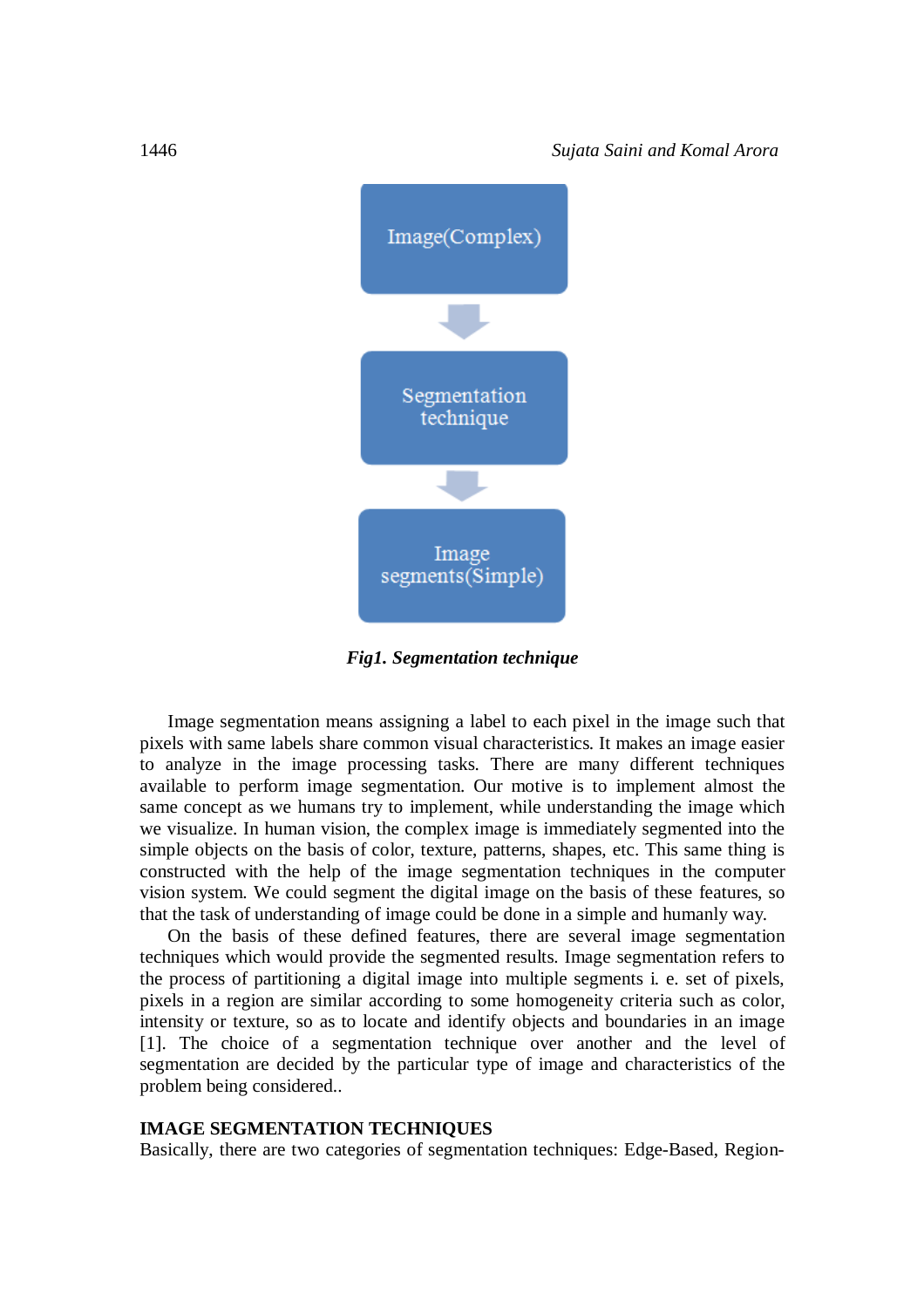Based Segmentation, based on the discontinuities or similarities as shown in fig 2.

# **Detecting Discontinuity**

It means to partition an image based on abrupt changes in intensity [1], this includes image segmentation algorithms like edge detection.

# **Detecting Similarity**

It means to partition an image into regions that are similar according to a set of predefined criterion [1]; this includes image segmentation algorithms like thresholding, region growing.



*Fig2: Classification of segmentation Techniques*

# **Edge-Based Segmentation**

Segmentation Methods based on Discontinuity find for abrupt changes in the intensity value. These methods are called as Edge or Boundary based methods. Edge detection is the problem of fundamental importance in image analysis. Edge detection techniques are generally used for finding discontinuities in gray level images. Edge detection is the most common approach for detecting meaningful discontinuities in the gray level. Image segmentation methods for detecting discontinuities are boundary based methods. Edge detection can be done using either of the following methods. Edges are local changes in the image intensity. Edges typically occur on the boundary between two regions. Important features can be extracted from the edges of an image (e. g., corners, lines, curves). Edge detection is an important feature for image analysis. These features are used by higher-level computer vision algorithms (e. g., recognition). Edge detection is used for object detection which serves various applications like medical image processing, biometrics etc. Edge detection is an active area of research as it facilitates higher level image analysis. There are three different types of discontinuities in the grey level like point, line and edges. Spatial masks can be used to detect all the three types of discontinuities in an image.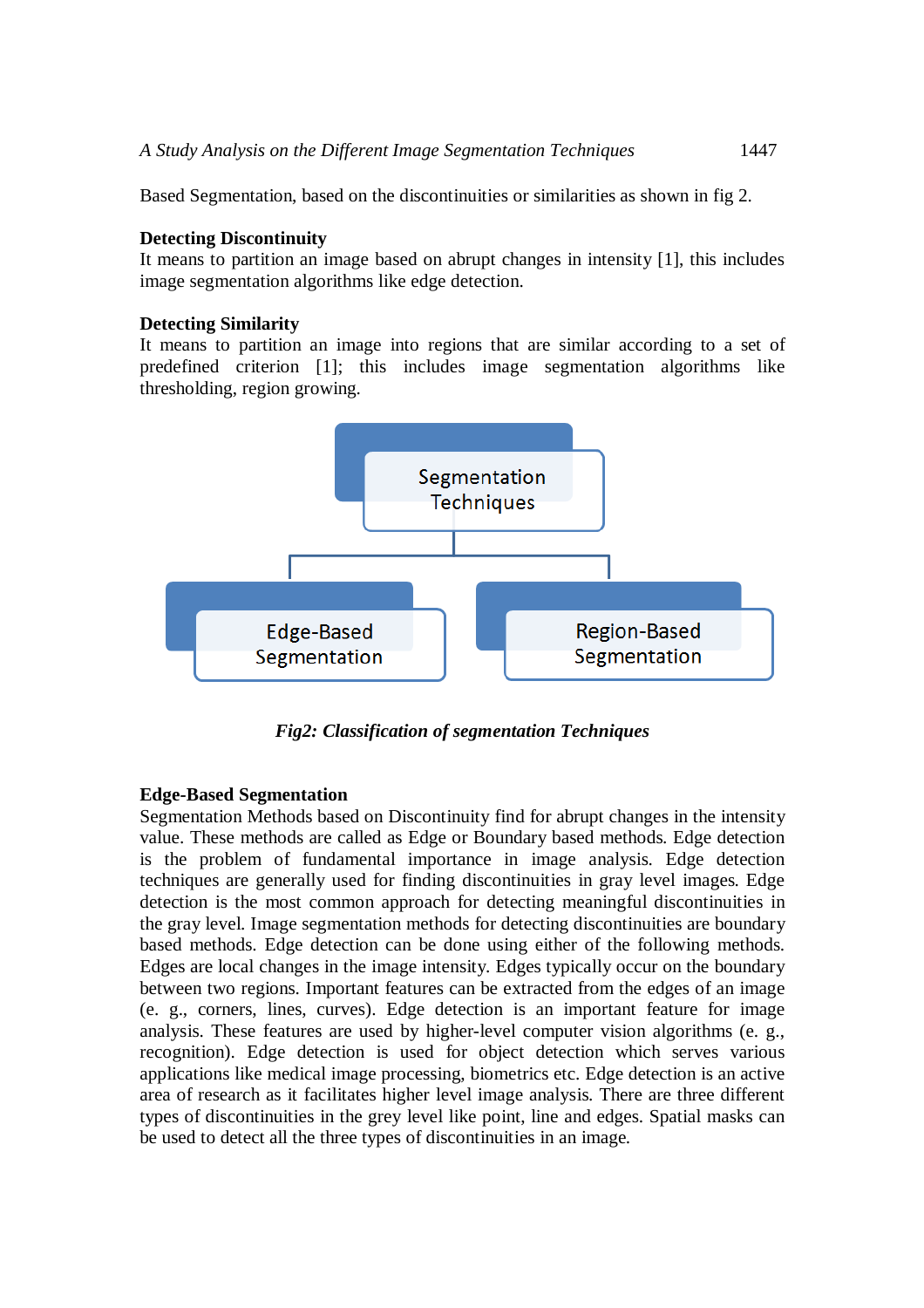All the edge detection operators are grouped under two groups as

- 1st order Derivative
	- o Prewitt operator
	- o Sobel operator
	- o Canny operator
	- o Test operator
- 2nd Order Derivative:
	- o Laplacian operator
	- o Zero-crossings.

# **Region-Based Segmentation**

Region based methods are based continuity. These techniques divide the entire image into sub regions depending on some rules like all the pixels in one region must have the same gray level.

Region-based techniques rely on common patterns in intensity values within a cluster of neighboring pixels. The cluster is referred to as the region, and the goal of the segmentation algorithm is to group the regions according to their anatomical or functional roles. Compared to edge detection method, segmentation algorithms based on region are relatively simple and more immune to noise [3, 4]. Edge based methods partition an image based on rapid changes in intensity near edges whereas region based methods, partition an image into regions that are similar according to a set of predefined criteria [5, 1].

Segmentation algorithms based on region mainly include following methods:

# **Region Growing**

Region growing is a procedure that group's pixels in whole image into sub regions or larger regions based on predefined criterion [7]. Region growing can be processed in four steps:-

- (i). Select a group of seed pixels in original image [6].
- (ii) Select a set of similarity criterion such as grey level intensity or color and set up a stopping rule.
- (iii)Grow regions by appending to each seed those neighboring pixels that have predefined properties similar to seed pixels.
- (iv)Stop region growing when no more pixels met the criterion for inclusion in that region (i. e. Size, likeness between a candidate pixel & pixel grown so far, shape of the region being grown).

# **Region Splitting and Merging**

Rather than choosing seed points, user can divide an image into a set of arbitrary unconnected regions and then merge the regions [2, 4] in an attempt to satisfy the conditions of reasonable image segmentation. Region splitting and merging is usually implemented with theory based on quad tree data.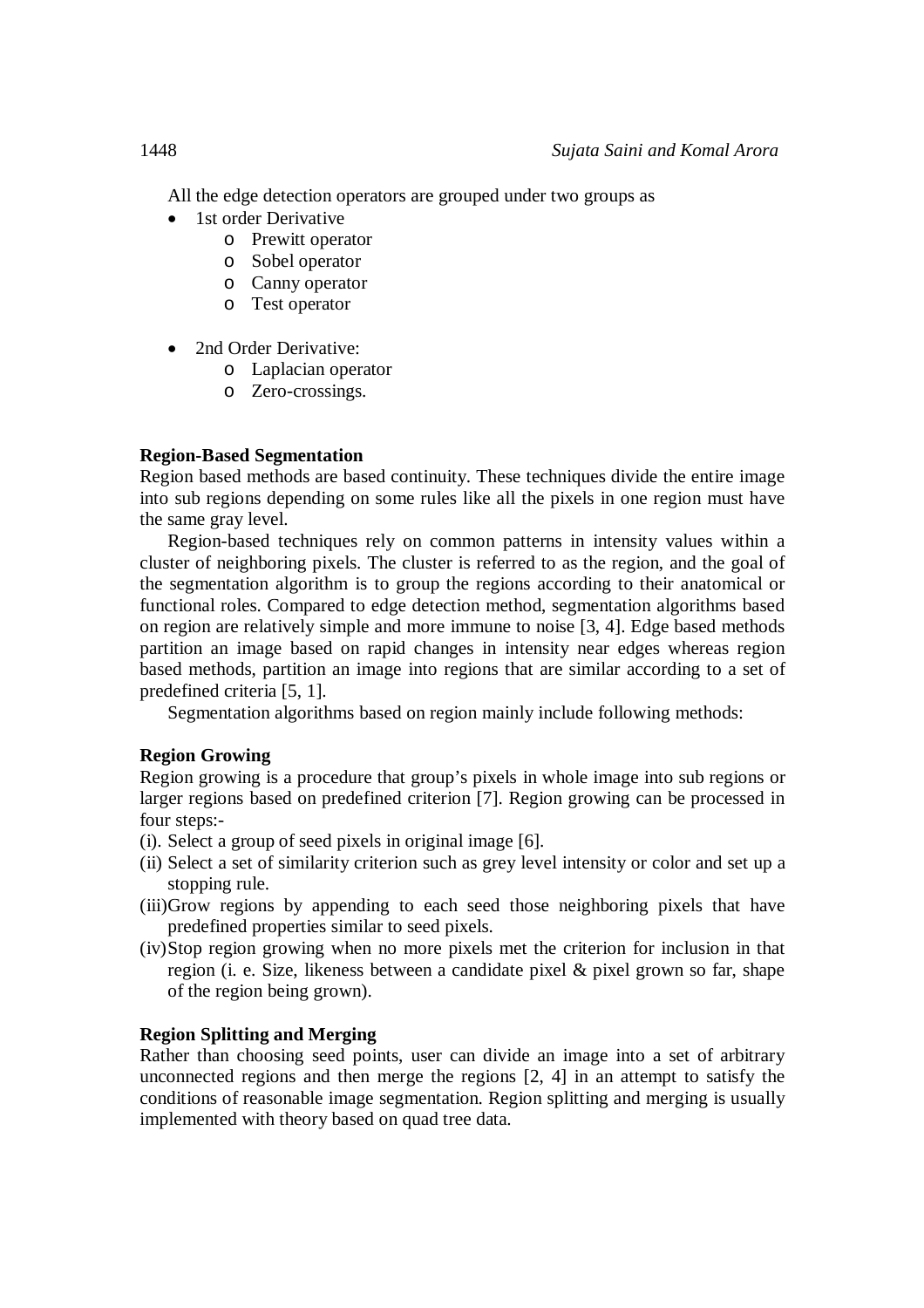#### **Watershed Transformation**

Watershed Transformation belongs to the category of the region based similarities. Watershed model is a mathematical morphological approach and derives its analogy from a real life flood situation [8]. It transforms image into a gradient image. Then, image is seen as a topographical surface where grey values are deemed as elevation of the surface at that location. Then, flooding process starts in which water effuses out of the minimum grey value. When flooding across two minimum converges then a dam is built to identify the boundary across them. This method is essentially an edge based technique [9]. The original watershed algorithm was susceptible to over segmentation so a modified marker-controlled based watershed algorithm was proposed by Beucher (1992). Watershed algorithm produces over-segmentation because of noise or textured patterns. The application of watershed algorithm on remote sensing imageries is relatively recent than other models. Next few paragraphs describe several modifications on marker controlled watershed algorithm to reduce over-segmentation problem. Traditionally watershed algorithm was applied with median filter to eliminate noise and preserve contours (Carleer et al., 2005; Sun and He, 2008). Chen et al. (2006) stated that median filter fails to encounter high imagery texture, generally present in high resolution imagery. They proposed a modified technique to encounter this problem. They used a non-linear filter named Peer group filtering for removal of noise and image smoothing. Then, a floating point based rainfall algorithm for watershed transformation was applied for initial segmentation. Then, a multi-scale region merging algorithm was applied based on spectral, shape and compactness feature for final segmentation. Watershed algorithm is new segmentation approach with relatively less application in remote sensing image segmentation than other described models. However, it may be good for initial segmentation in a multi-scale resolution as it produces an over-segmentation. Over-segmentation elimination is also a problem associated with this method which needs further research.

#### **LITERATURE SURVEY**

This section introduces the related work of the image segmentation by various authors with different perceptions regarding to the segmentation techniques.

Satish Kumar et. al12], in his survey explained the various applications that uses the concept of the image segmentation which includes, computer vision, medical, scanning, recognition, etc.

P. Sravani et al.. [13], in their survey, an overview of different segmentation methods and clustering are studied. Though many techniques are developed, not all types are useful for all types of images. Segmentation segments the image and clusters according to some similarity. Distance metric is a similarity measure and has direct impact on the clusters formed. In this, Fuzzy is powerful unsupervised clustering method which is widely used for robust segmentation of real time images. Traditional FCM and many other algorithms use Euclidean Distance metric.

H. P. Narkhede[14], in his review of image segmentation study, has described various methodologies and issues regarding to digital image processing used in various recognition patterns.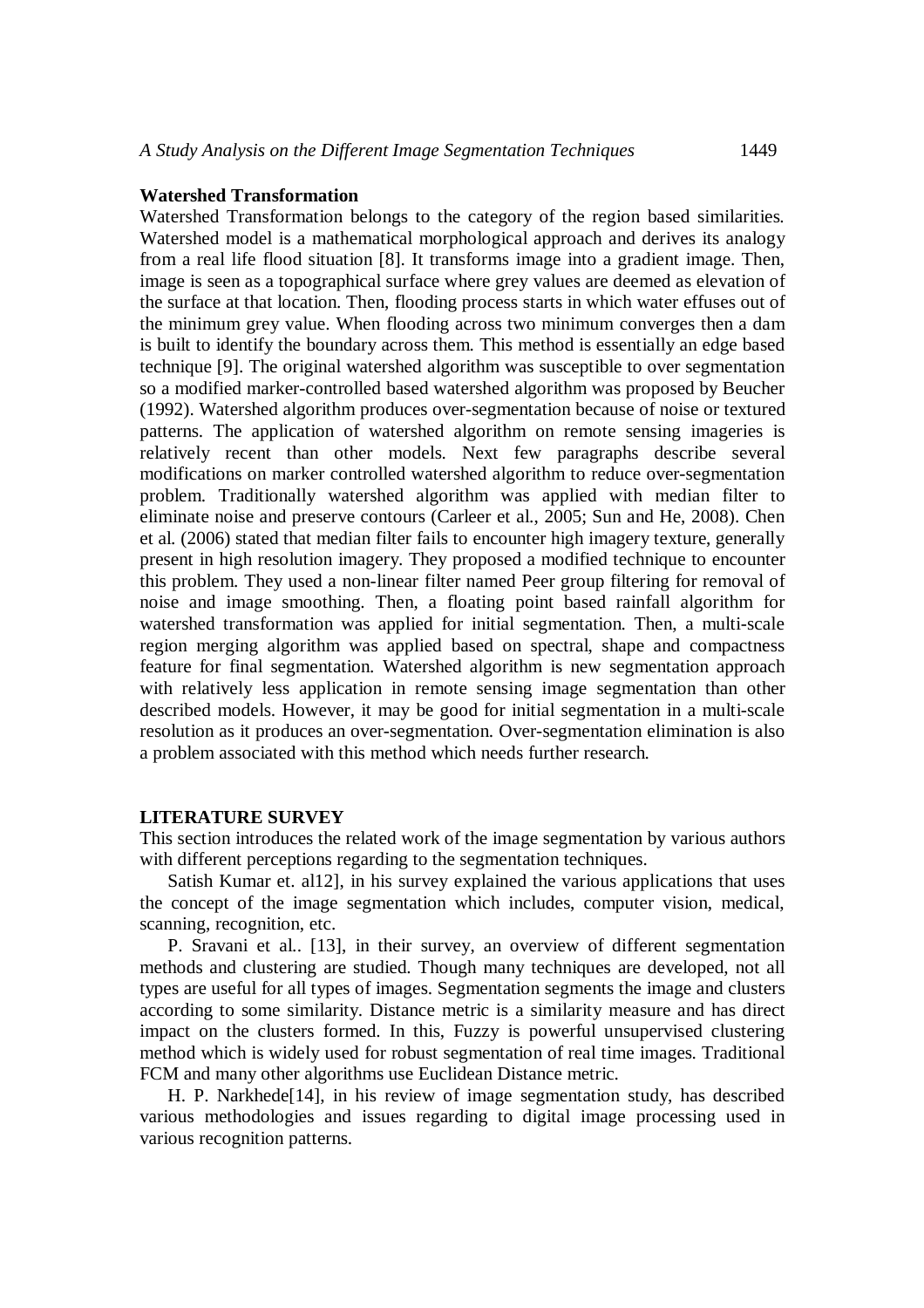Rajeshwar Dass et al.. [15], In this paper they classifies and discussed main image segmentation algorithms and concluded that the methods are classified on the basis of the features as: homogeneity of images, spatial characteristics of the image continuity, texture, image content.

Nikita Sharma et al.. [16], in their study, reviewed out that the performance assessment and comparison is not easy for the various segmentation techniques or methodologies. They have mentioned the evaluation techniques so that researchers could use while opting any segmentation method.

PunamThakare[17], in her paper describes the various image segmentation techniques and discusses in detail the edge detection techniques and their evaluation. It gives an algorithm which is a combination of detection and evaluation of the edge detectors. The results show that the recognition rate depends on the type of the image and their ground truths.

Dey et. al.. [18], in the paper summarized the segmentation methods with the help of modeling approach. Image segmentation methodologies were categorized in three stages. At first stage comes model driven approach and image driven approach (mainly based on statistical analysis). The second stage corresponds to homogeneity based measure, and final category corresponds to mode of operations on an image, e. g. edge detection, region growing/splitting. The selection of segmentation approach depends on what quality of segmentation is required. Further, it also depends on what scale of information is required.

N. Senthilkumaran and R. Rajesh[19], in their paper, mainly focused on the study of soft computing approach to edge detection for image segmentation. The soft computing approaches namely, fuzzy based approach, Genetic algorithm based approach and Neural network based approach is applied on a real life example image of nature scene and the results show the efficiency of image segmentation.

#### **CONCLUSION**

In this paper, a study based representation of different segmentation approaches is defined. Throughout this study of the various techniques, we concluded out various facts:

- First, the image segmentation is the crucial part of the image understanding/image processing model.
- Second, the segmentation technique of the image could be used as per the required application or the usage as image is segmented on the basis of different features.
- Third, the segmentation techniques are broadly categorized on the basis of detection of discontinuity and similarity of the image.
- Fourth, Opting a single technique or method would not provide better optimized results.
- In our future work, we will use the watershed technique along with the edge detector operator (1<sup>st</sup> derivative) to get the improved technique for the segmentation purpose. It would help to detect the segments in a quite simple and enhanced way.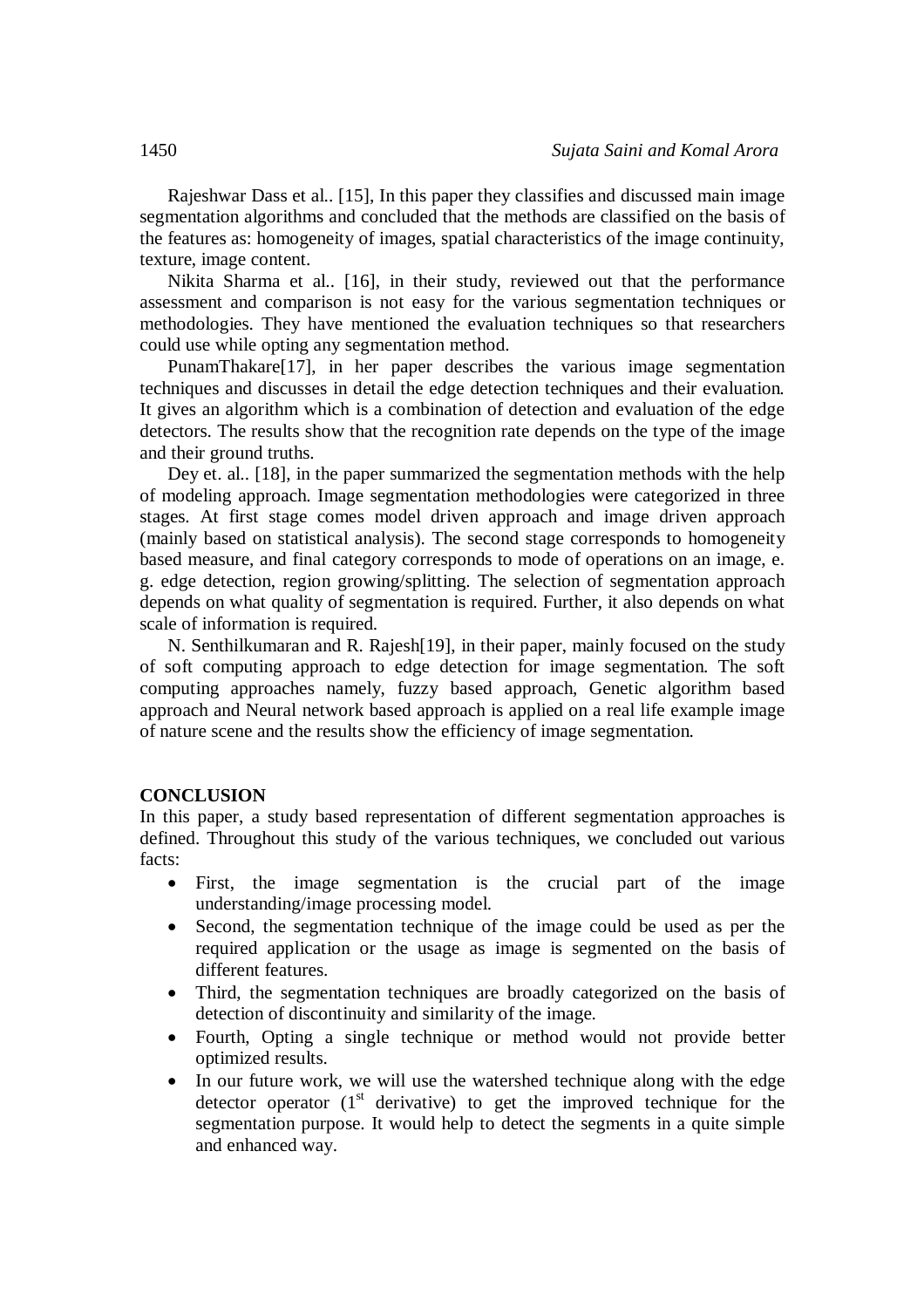#### **REFERENCES**

- [1] Rafael C. Gonzalez, Richard E. Woods, "Digital Image Processing", 2nd ed., Beijing: Publishing House of Electronics Industry, 2007.
- [2] Nikita Sharma, Mahendra Mishra, Manish Shrivastava, " COLOUR IMAGE SEGMENTATION TECHNIQUES AND ISSUES: AN APPROACH", International
- [3] Journal of Scientific & Tech. Research Volume 1, Issue 4, May 2012 ISSN 2277-8616.
- [4] W. X. Kang, Q. Q. Yang, R. R. Liang, "The Comparative Research on Image Segmentation Algorithms", IEEE Conference on ETCS, pp. 703-707, 2009.
- [5] H. Zhang, J. E. Fritts, S. A. Goldman, "Image Segmentation Evaluation: A Survey of unsupervised methods", computer vision and image understanding, pp. 260-280, 2008.
- [6] H. G. Kaganami, Z. Beij, "Region Based Detection versus Edge Detection", IEEE Transactions on Intelligent information hiding and multimedia signal processing, pp. 1217-1221, 2009.
- [7] K. K. Singh, A. Singh, "A Study of Image Segmentation Algorithms for Different Types of Images", International Journal of Computer Science Issues, Vol. 7, Issue 5, 2010.
- [8] Y. Chang, X. Li, "Adaptive Image Region Growing", IEEE Trans. On Image Processing, Vol. 3, No. 6, 1994.
- [9] Beucher S., 1992. The watershed transformation applied to image segmentation. Scanning Microscopy Supplement, 6, pp. 299–314.
- [10] Carleer, A. P., Debeir, O. and Wolff, E., 2005. Assessment of very high spatial resolution satellite image segmentations. Photogrammetric Engineering & Remote Sensing, 71 (11), pp. 1285–1294.
- [11] Sun, Y. and He, G. J., 2008. Segmentation of high-resolution remote sensing image based on marker based watershed algorithm. In: Proceedings of Fifth International Conference on Fuzzy Systems and Knowledge Discovery, China, pp. 271-276.
- [12] Chen, Z., Zhao, Z., Gong, P. and Zeng, B., (2006) A new process for the segmentation of high resolution remote sensing imagery. International Journal of Remote Sensing, 27 (22), pp. 4991-5001.
- [13] Satish Kumar, Raghavendra Srinivas, "A Study on Image Segmentation and its Methods", International Journal of Advanced Research in Computer Science and Software Engineering, Volume 3, Issue 9, September 2013.
- [14] P. Sravani et al, " A Survey on Image Segmentation Techniques and Clustering", International Journal of Advance Research in Computer Science and Management Studies, Special Issue, December 2013.
- [15] H. P. Narkhede, "Review of Image Segmentation Techniques", International Journal of Science and Modern Engineering (IJISME) ISSN: 2319-6386, Volume-1, Issue-8, July 2013.
- [16] Rajeshwar Dass, Priyanka, Swapna Devi, "Image Segmentation Techniques", IJECT Vol. 3, Issue 1, Jan.-March 2012.